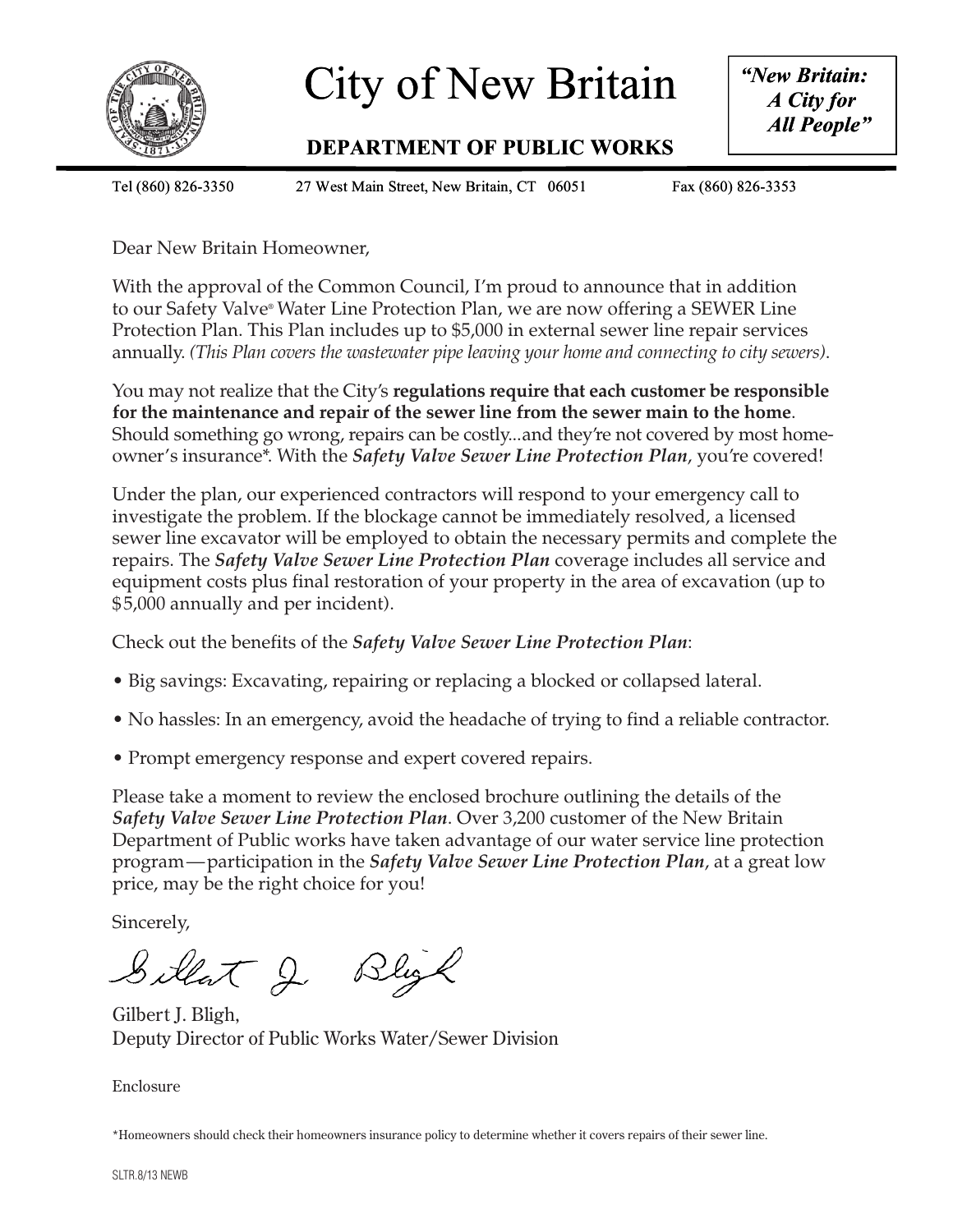### **If your home's sewer line suddenly becomes blocked, is this your only backup plan?**





**Avoid the headache, the hassle and the expense caused by an unexpected sewer line emergency on your property.**

Sign up for the Safety Valve Sewer Line Protection Plan today and gain peace of mind knowing that if something should go wrong with your sewer line, you're covered.



# **Sewer Line Protection Plan FOR RESIDENTIAL CUSTOMERS**

Protection Plan has been helping homeowners in over 50 communities in Connecticut, Massachusetts and Rhode Island to save thousands of dollars in sewer line repairs.

*The Safety Valve Sewer Line Protection Plan is NOT AVAILABLE to homeowners who have septic systems or sewer lines over 300 feet in length.*



### **Your Account**

The area below can be completed and used as a quick reference any time you contact Safety Valve regarding your account.

| <b>Account Number:</b>          |            |  |
|---------------------------------|------------|--|
| Payment Date:                   | Amount: \$ |  |
| <b>Start Date:</b>              |            |  |
| <b>Current Expiration Date:</b> |            |  |
| <b>Emergency Phone Number:</b>  |            |  |
|                                 |            |  |
| Notes:                          |            |  |
|                                 |            |  |

### **The 24/7 emergency telephone number is Since 2002, the Safety Valve Sewer Line inclusion in the MED** on your service agreement.



### **safetyvalveplans.com**

#### **Business Office:** Homeowner Safety Valve Company 835 Main Street Bridgeport, CT 06604-4995 (203) 336-7740 1-800-713-1613 toll free

#### **Payment Address:** *Make checks payable to:* **Safety Valve** P.O. Box 3197 Danbury, CT 06813-3197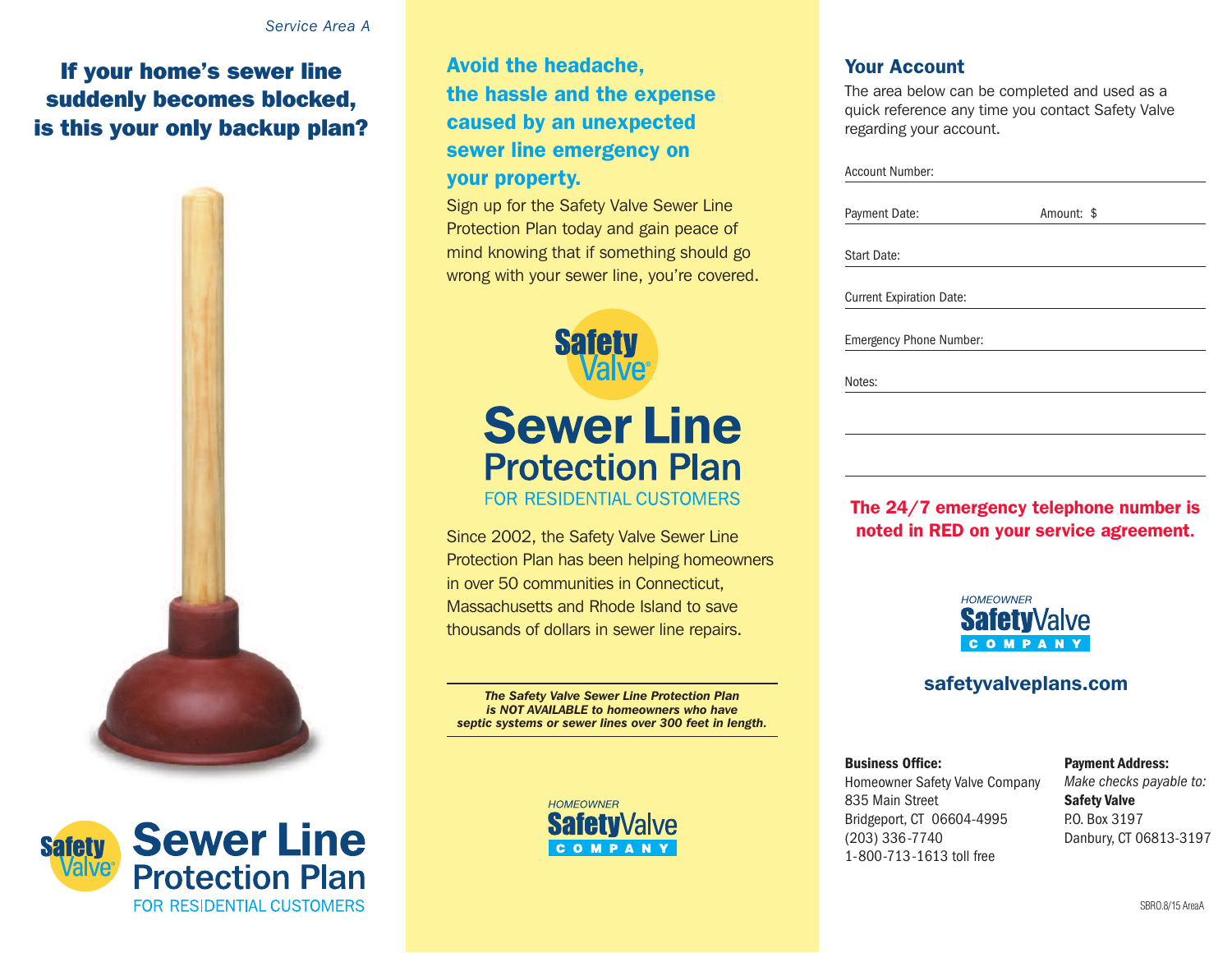# **It's your responsibility**

Do you know that, as a homeowner, you own the sewer line which connects your home to the sewer main in the street and that you're responsible for its maintenance?

### **If this pipe becomes blocked or collapses, the repairs could cost you thousands of dollars**

...and they're not covered by most homeowners insurance policies.\*

*\*Homeowners should check their homeowners insurance policy to determine whether it covers repairs of their sewer service equipment.*

#### *What can cause your sewer line to become blocked or collapse?*

Age of sewer line Pipe material Soil conditions

Temperature changes Ground shifting Tree roots

**The Safety Valve Sewer Line Protection Plan covers your underground SEWER LINE** *(in white)* **from your Main Cleanout to the Sewer Main in the street**

**Arrows indicate how household waste flows down from your drains and out to the connection at the Sewer Main**

**Connects to SEWER MAIN, owned by your local sewer authority**

# **Here's how it works**

| If your sewer line suddenly backs up<br>or collapses, you would need to take the<br>following steps to correct the problem:                                                                                                        | <b>Out-of-Pocket Cost</b><br><b>Without The Sewer Line</b><br><b>Protection Plan</b> | <b>With The Sewer Line</b><br><b>Protection Plan,</b><br><b>You're Covered!</b> |
|------------------------------------------------------------------------------------------------------------------------------------------------------------------------------------------------------------------------------------|--------------------------------------------------------------------------------------|---------------------------------------------------------------------------------|
| Find and hire a contractor to investigate the<br>problem and attempt to unblock the line                                                                                                                                           | \$200<br>or more                                                                     | <b>COVERED*</b>                                                                 |
| If further action was needed, you would then<br>need to find and hire a contractor to excavate<br>your property and complete the repair or<br>replacement of the sewer line from the point<br>of failure to the point of free flow | $$2,500 - $5,000$<br>or more                                                         | <b>COVERED*</b>                                                                 |
| Loam and reseed your lawn in the area<br>of excavation                                                                                                                                                                             | \$200<br>or more                                                                     | <b>COVERED*</b>                                                                 |
| Pave your driveway or replace your sidewalk<br>in the area of repair                                                                                                                                                               | \$300<br>or more                                                                     | <b>COVERED*</b>                                                                 |
| Obtain street opening permits<br>and traffic control                                                                                                                                                                               | \$300<br>or more                                                                     | <b>COVERED*</b><br>*Refer to the Sewer Service Agreement for the                |
|                                                                                                                                                                                                                                    |                                                                                      | annual repair limit and specific coverage details.                              |

## **With the Sewer Line Plan –** *one call does it all!*

### **The Safety Valve Advantage**

*For one low annual fee, a single call to the Safety Valve Emergency Line takes care of it all!* You avoid the headache of trying to find a reliable contractor in a hurry, and you benefit with big savings and fast, expert repairs to your sewer line.



### **Enroll today**

Refer to the enclosed enrollment form for your Sewer Line Protection Plan pricing. Coverage begins 30 days after receipt of your payment.

To sign up, simply complete and return the enclosed enrollment form with your payment *OR* call anytime, 24/7, to enroll by phone with a MasterCard or Visa.

**1.800.713.1613 203.336.7740**<br>*Ioll-free in the Bridgeport. CT area*  $int$ *fin the Bridgeport, CT* area

**safetyvalveplans.com**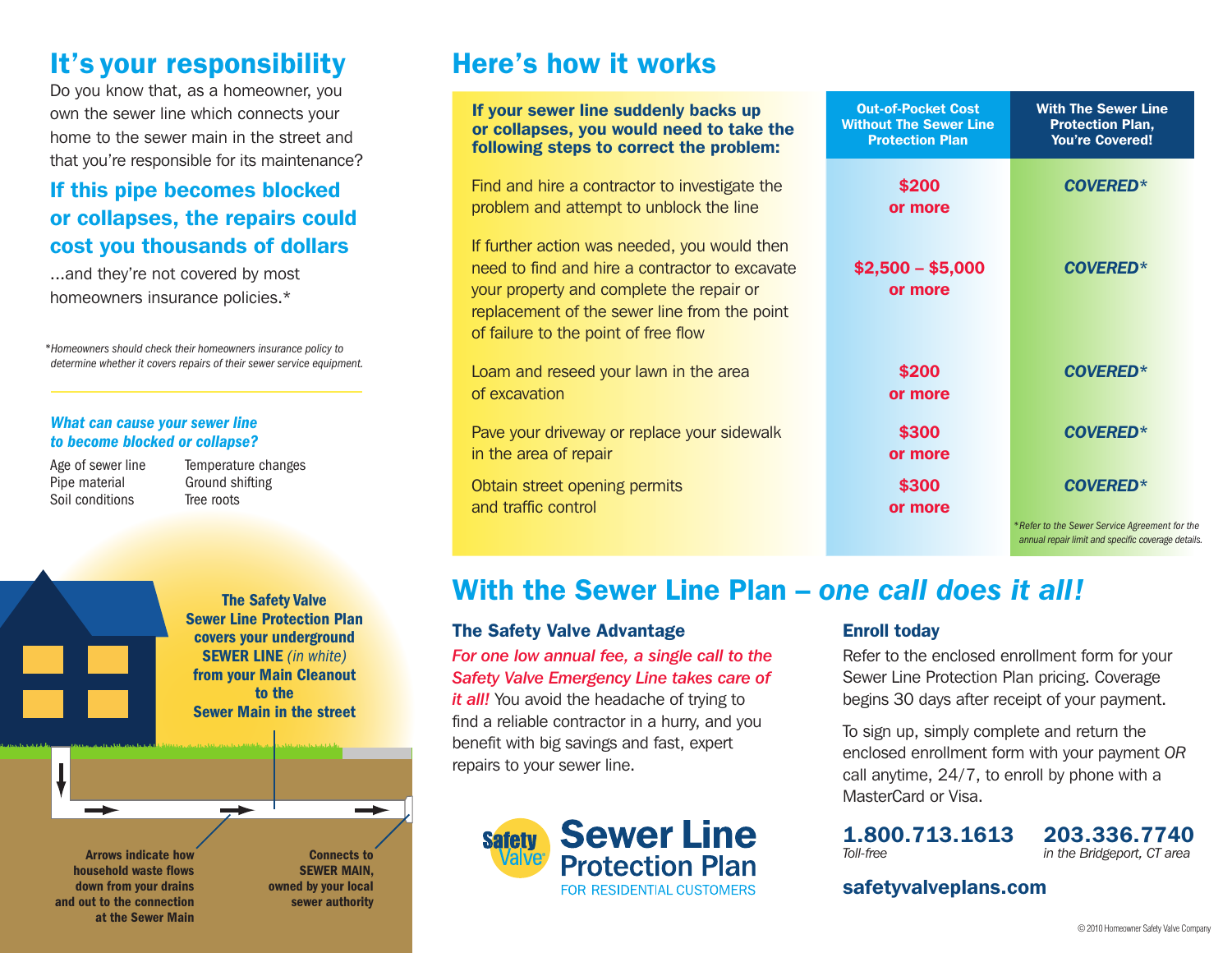**Please retain this Service Agreement as the only record of your coverage.**

### **Service Agreement for Your External Sewer Line Protection Plan ("Plan")**

### **What is covered under the Plan**

The Plan covers all parts, material, and labor required to repair, replace or unblock your external sewer line up to \$5,000 annually and per incident. The determination of whether and with what to repair or replace any covered parts is at the discretion of Homeowner Safety Valve Company (the "Company") or its agent. Plan coverage also includes excavation, paving, loaming, and seeding of the lawn as required in the area of repair or replacement. Plan coverage does not include removal of trees. Plan coverage does not include replacement of sod, shrubbery or mulch that must be moved in order to repair a service leak or perform other work. If such material must be moved to perform such work, the exposed area will be covered with grass seed.

### **Exclusions: What is NOT covered under the Plan**

This plan does not cover the repair of any internal sewer or drain blockages or leaks to your internal system above or before the main sewer cleanout located in your basement (as indicated on the diagram located in the brochure). **If you do not have a** main sewer cleanout on your line, you will be responsible for the cost of installing a cleanout. This Plan covers only the repair, replacement or unblocking of your main external subsurface sewer line that accepts waste from residential toilets and connects to the city sewer system. The Plan specifically excludes service to and does not cover the following: (a) any external sewer line over 300 feet in length, regardless of where the blockage may occur on the line; (b) any clean up or environmental services related to a flooded basement or premises for any type of water or raw sewage backup, spill, fumes or mold; (c) any type of sewer odors emitting from the sewer main, system, or sewer line that seep into the drainage or venting system of a house; (d) any sewer backups into the home caused by heavy rains or a main sewer system failure; (e) repair or replace sewer lines that are in a wetlands area or run under (over or through) a body of water such as lake, river, stream, pond, ocean, swimming pool (whether above or below ground); (f) portions of a sewer line underneath concrete floors or patios, (g) any other part or service not specifically listed in the brochure under the description of the Plan; (h) repairs to and/or replacement of any equipment, including any pumps or grinder pumps, including but not limited to sewer lines, damaged directly or indirectly as a result of you or any other party working or excavating on your property or in the vicinity of such sewer lines. (i) Secondary drain lines (including but not limited to washers, sinks, gutters, tubs, gray water) connected to your main external sewer line whether located inside or outside your premises are not covered. This Plan does not cover any parts, material, or labor required as a result of unusual circumstances, including but not limited to earthquake, aftershocks, volcanic eruption, landslide, natural disaster, flood, civil disobedience, riot, or war.

### **Your Responsibility**

### **IF YOU SUSPECT YOU HAVE A SEWER EMERGENCY, YOU ARE RESPONSIBLE FOR REPORTING IT TO 1-800-713-1613 AS SOON AS IS PRACTICAL.**

If a sewer blockage or backup causes a slippery, hazardous, or health condition on your property, any other property, or any public street, you remain solely responsible for securing the area and/or making such area safe. THE COMPANY WILL NOT BE LIABLE FOR ANY DAMAGE CAUSED BY SUCH SLIPPERY, HAZARDOUS, ENVIRONMENTAL OR HEALTH CONDITION.

### **Other Conditions/Restrictions**

1. *Eligibility:* **The residential Sewer Line Protection Plan is available only for one through six-family residential** dwellings located in a service territory where the Company is offering this Plan, and your sewer line must have a diameter of 6 inches or less with a sewer service line length no greater than 300 feet. In order to be **eligible for coverage, such sewer lines must conform to all applicable ordinances and regulations, be owned** by you and be located on your property. Customers will be responsible for any costs associated with bringing their sewer lines into compliance with such ordinances or regulations. The sewer line must be connected to a municipally owned and maintained sewer main and not a private sewer main. The Plan is not available to **apartment buildings or condominium units or complexes. Seasonal or property having remained unoccupied**